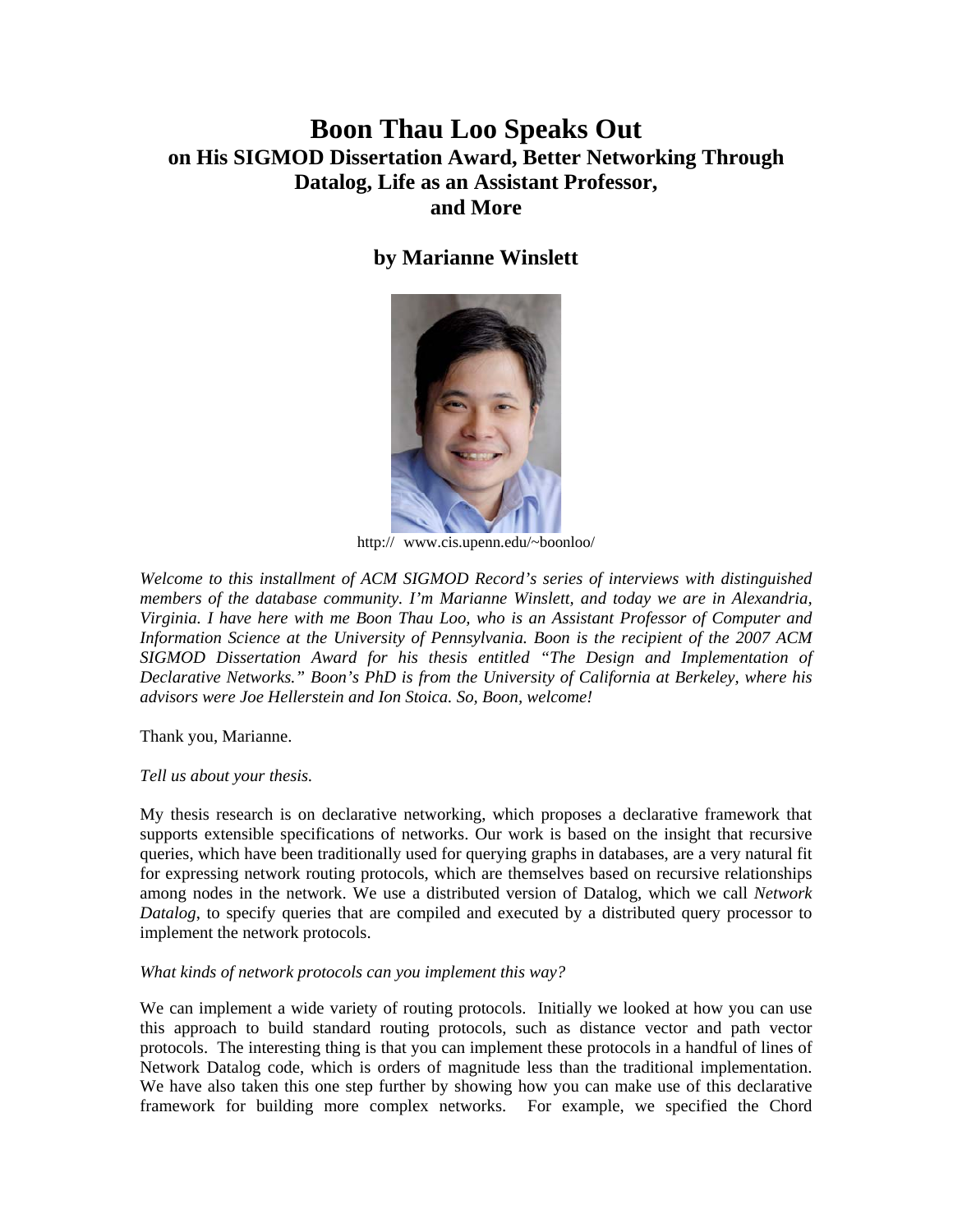distributed hash table in 48 lines of code, which is two orders of magnitude more compact than the original C++ implementation.

#### *How did the networking community react to your work?*

They have reacted positively for the following reasons. First, our approach provides ease of programming. Not only can you build your routing protocols in a few lines of code, you can also go from one protocol to another by making small modifications. Second, using a declarative framework makes it easy for you to reason about the correctness properties of the resulting network. So, for example, by checking the safety properties of these recursive queries, we are essentially testing for the convergence properties of networks.

# *Had the networking community's experience with active networks make them nervous about having such flexible routing protocols?*

I think it is indeed one of our challenges. Our approach leads to a restricted, safer instantiation of active networks. You can think of Network Datalog as an attempt to achieve a sweet spot between extensibility and safety. So on the one hand, we argue that we can use the declarative approach to prototype a wide variety of routing protocols. On the other hand, we can also ensure that these protocols are actually safe when you execute them in the network.

# *Does Network Datalog look different from regular Datalog?*

The main difference between Network Datalog and regular Datalog is the use of location specifiers to specify data placement. As an example, consider a  $link(\&Src,Dst)$  table, where each link tuple is stored based on the value of its Src field.

# *Is there an assumption that all nodes cooperate, i.e., if you ask somebody a query, they will definitely send you an answer and it will be correct?*

In our original execution model, we assume that all nodes executing our queries are trusted. Instead of running a standard routing protocol, they run a general purpose query processor. If a node wants to start a new routing protocol, it injects the protocol as a distributed query, which is then disseminated through the network and executed in a distributed fashion at all the nodes.

# *Could a node attack by not answering the query properly?*

Declarative networks reduce the likelihood that a network protocol designer implements the protocol in an unsafe way, e.g., so that it will never terminate or converge. They do not protect against malicious nodes in the network, i.e., nodes that can misbehave or execute something other than your query. One of my ongoing efforts addresses the security challenges of executing declarative networks in untrusted environments.

#### *What was your experience in publishing this work? Did you send it to the networking community?*

We decided right at the start that we needed to validate some of our ideas with the networking community. So, rather than try to write a paper on distributed recursive query processing per se, we instead submitted some of our initial work to networking conferences.One of the first venues where we published our work on declarative networking was at HotNets 2004, which is a workshop on emerging research directions in networking. Our position paper proposed the use of declarative queries to enable end-hosts to set up customized routes over the Internet. In the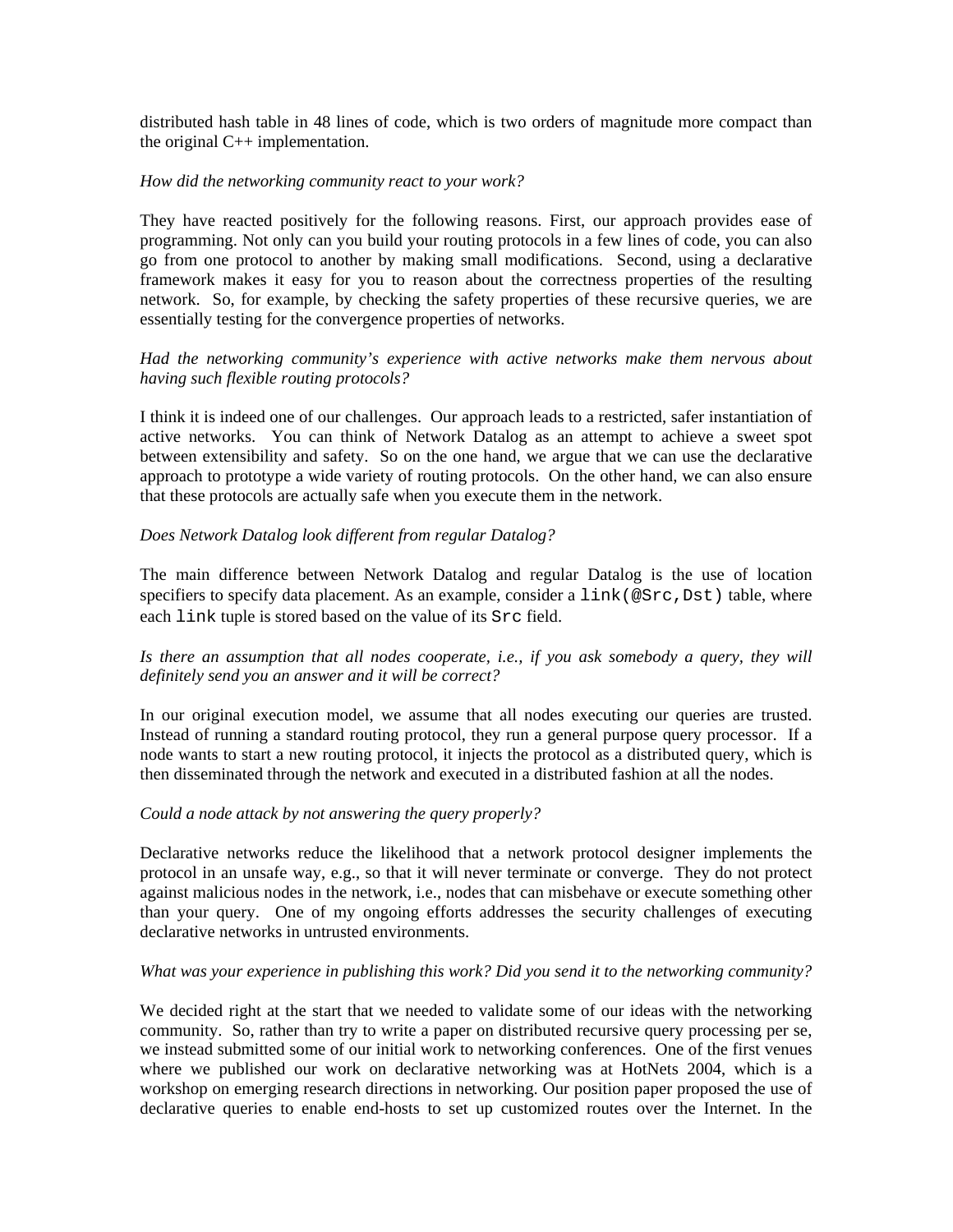following year, we published two additional papers targeted at the networking community: a SIGCOMM '05 paper that proposed the declarative framework for building safe, extensible routers, and a SOSP '05 paper that extended the declarative framework to support the rapid prototyping of complex overlay networks.

Based on our experience with declarative routing and declarative overlays, we then tried to ask more fundamental questions about executing recursive queries in this new environment. We looked at the semantics of recursive queries when you distribute and execute them over a network that is constantly changing. For example, we tried to understand what happens if you use incremental view maintenance techniques to maintain routing protocols, in the event that the network keeps changing. We came up with ways of reasoning that are based on "eventual consistency" semantics.

We also looked at the way traditional recursive queries are processed, which is known as seminaive evaluation. With semi-naive evaluation, you make synchronous rounds of computation, with the goal of avoiding redundant computation. If you try to do this in a distributed environment, it doesn't quite work because you have nodes that could fail, and you could also have congestion in the network. It becomes very expensive if all the nodes must come to a consensus at each round before one can proceed onto the next round. To address this problem, we came up with what we call pipelined semi-naive evaluation. This approach relaxes seminaive evaluation, but at the same time avoids this expensive consensus required at every round. The challenge there is to ensure that even though we relax semi-naive evaluation, one can still guarantee correct results, and compute them in an efficient manner.

The third topic that we looked at is the use of standard database query optimization techniques in the context of network protocols, such as magic sets rewriting and predicate reordering. This actually led to interesting connections with network routing optimizations. Let me give you an example: consider the path-vector routing protocol used in standard inter-domain routing protocol today. Suppose that you specify this protocol in a few lines of declarative Network Datalog, and then you apply standard database query optimizations, using predicate reordering and magic sets to limit the computation from sources to destinations. After applying the optimizations, you actually switch the protocol from path vector to dynamic source routing, which is intended for a wireless context! Intuitively, this makes a lot of sense, because in a wireless environment, you have nodes coming and going, and you have a high degree of mobility. It is actually very expensive to compute the routing tables proactively for all pairs of nodes. So the right thing to do is to compute routes in a more reactive fashion for selected source and destination nodes.

The interesting conclusion is that by applying a standard database query optimization, we can transform one network routing protocol into another. To take this one step further, we can make cost based decisions; depending on the statistics of the network and the degree of mobility, you can decide whether to use a more proactive protocol or a more reactive protocol---or in the best case, come up with a hybrid version based on the statistics of the network.

#### *What are you working on now?*

I am working on a variety of things, but I would like to focus on two, which are especially related to declarative networking. The first project is on declarative secure networks, which was started while I was visiting Microsoft Research Silicon Valley as a postdoc, six months prior to joining the University of Pennsylvania. This work was inspired by one of my MSR colleagues. He observed that the logic based languages that are being used in access control and trust management have a lot of similarities with Network Datalog. For example, instead of having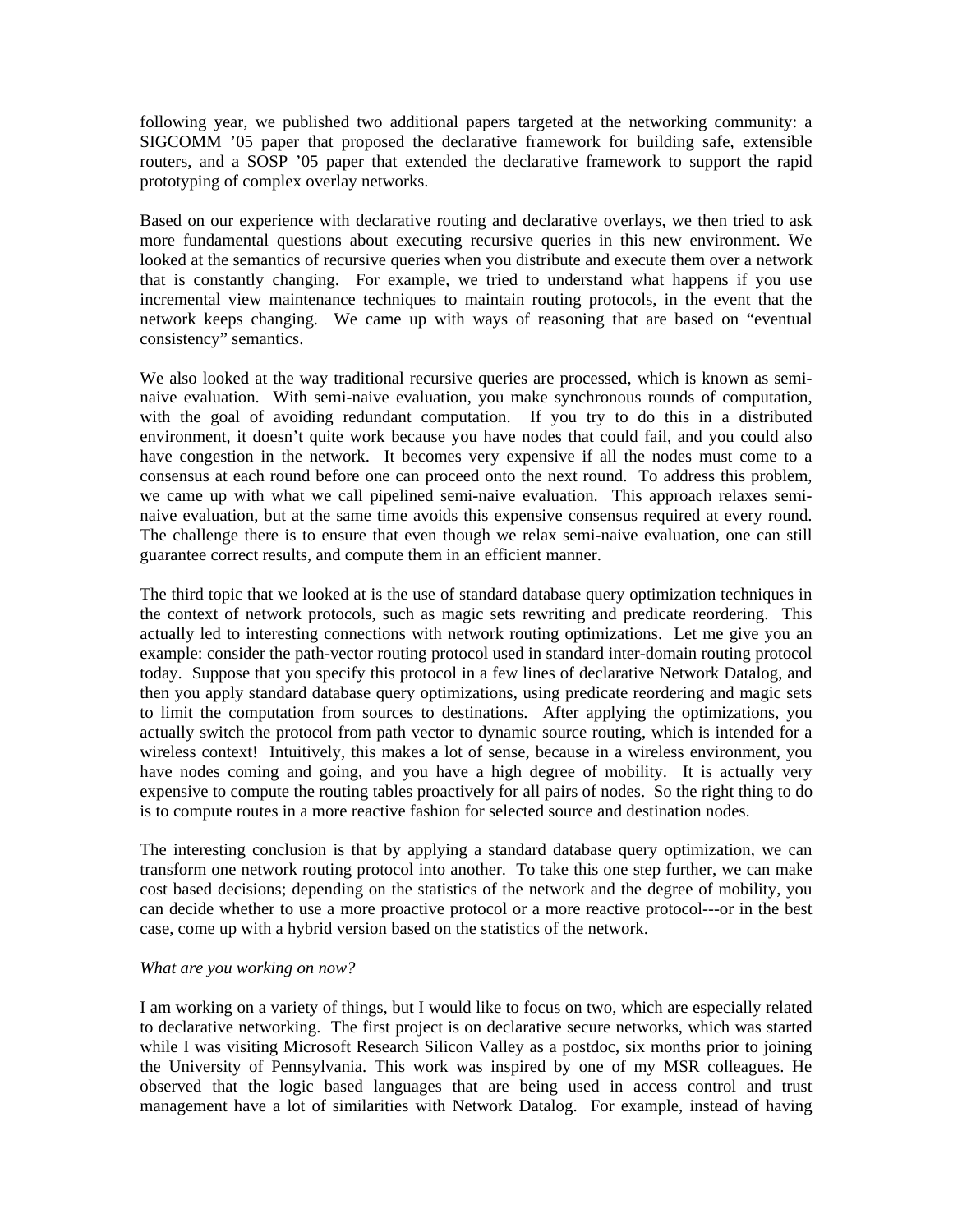location specifiers that indicate the placement of data, instead you have security principals such as Bob and Alice make security-related assertions.

Based on this observation, we proposed a unified declarative language called *Secure Network Datalog* that can be used to specify declarative networks with security policies. We have explored using this language to implement secure network protocols in untrusted environments, including secure inter-domain routing protocols, DNSSEC, and secure routing in distributed hash tables. Recently, we also started looking at how we can exploit the fact that we have a common language and system that allows you to do both security and networks. For example, maybe this will make it easier to analyze the correctness or security properties of network protocols.

Another area of research that I am currently working on is applying declarative networking concepts to provide flexible network support for mobility. In a recent MobiArch '07 (co-located with SIGCOMM) workshop paper, we used the declarative approach for building extensible application-aware mobile networks that enables flexible addressing and naming of mobile devices, and session-aware quality-of-service routing. We are further looking into developing a suite of declarative wireless ad-hoc networks.

With a student at Penn, we have also recently looked at the anonymity aspect of network security: how can you build routing infrastructures that guarantee anonymity properties between source and destination nodes, but do so in an application-aware manner. So, in other words, each application can specify its own performance constraints in terms of latency, loss rates, and path throughput, and anonymous routes are set up based on the application constraints. Early results of this work appeared in HotSec '07.

# *In the case of anonymous MIX networks, whether your anonymity constraints could be met might depend on what other people's constraints were, in the sense that other people's traffic helps hide your own traffic.*

We have focused primarily on Tor networks that implement onion routing for anonymous communication. Even without the use of mixes, we realize that there is an inherent tradeoff between performance and anonymity: network path diversity leads to increased anonymity at the expense of network performance. We argue that there exist several applications that desire not only customizable routing, but also the ability to automatically fine-tune performance and anonymity to meet their specific needs. We also believe that declarative networks and runtime optimizations can be useful in this context.

# *You just completed your first semester as an assistant professor. How did it go?*

It has been an enjoyable, fulfilling, and exciting experience. I like to give the analogy of starting your own company. As an assistant professor, you are given initial funding by the university to start your research program. Based on this initial support, you have to develop a research program that can excite the funding agencies to provide additional resources, and attract good students to work with you.

The most enjoyable part of being a faculty member is interacting with students. In my first semester at Penn, I taught a research seminar titled "Networking Meets Databases". The goal of this seminar is to introduce students to current research at the intersection of databases and networking. The class attracted 15 students from a variety of backgrounds from our databases, networking, and security research groups. The topics covered include content-based networks and their implications on future Internet design, Internet-scale query processing, and data